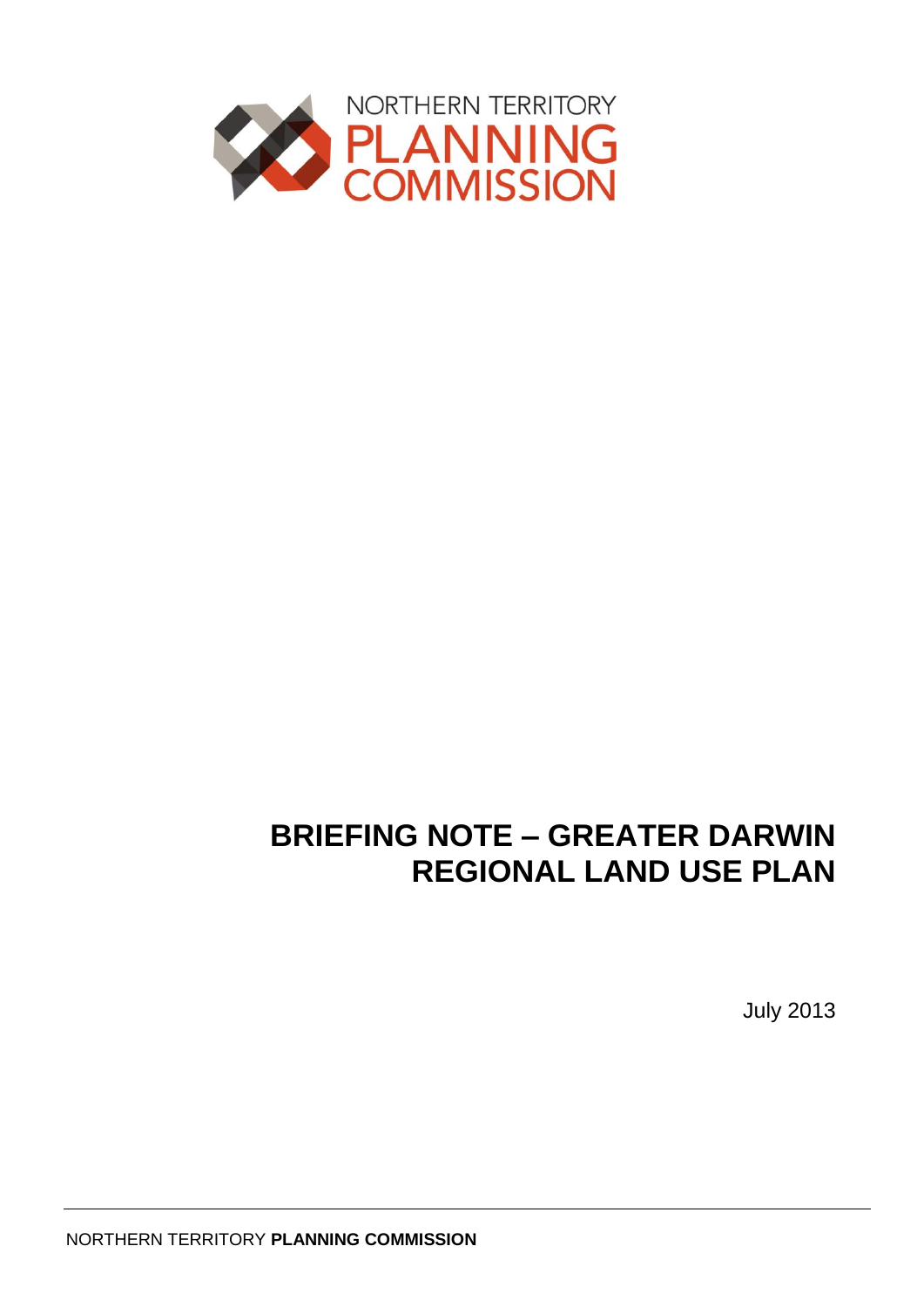#### **TABLE OF CONTENTS**

| 1 <sup>1</sup>          |                                                       |  |
|-------------------------|-------------------------------------------------------|--|
| $2^{\circ}$             |                                                       |  |
| $\mathbf{3}$            | IMPORTANCE OF GREATER DARWIN REGIONAL LAND USE PLAN 3 |  |
| $\overline{\mathbf{4}}$ |                                                       |  |
| 5                       |                                                       |  |
| 6                       |                                                       |  |
|                         |                                                       |  |
|                         |                                                       |  |
| 9                       |                                                       |  |
|                         |                                                       |  |
|                         |                                                       |  |
|                         |                                                       |  |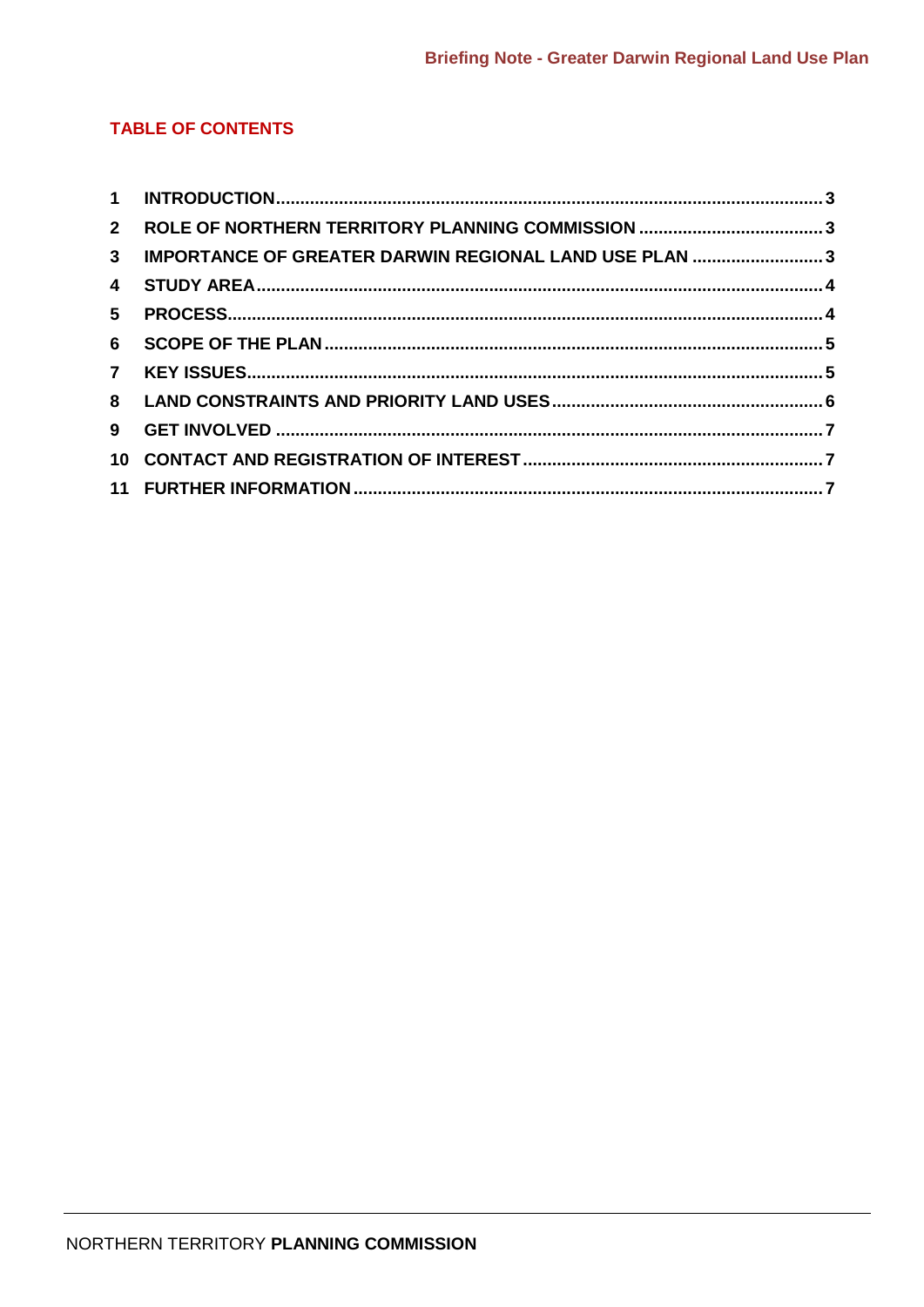# <span id="page-2-0"></span>**BRIEFING NOTE - GREATER DARWIN REGIONAL LAND USE PLAN**

### **1 Introduction**

The Northern Territory Planning Commission is developing a new Greater Darwin Regional Land Use Plan. The plan provides a framework for facilitating growth in the region. As a strategic planning policy, the plan will be referenced in the Northern Territory Planning Scheme and future development proposals will be measured against it.

This briefing note invites you to share feedback and comments as the Planning Commission develops the Greater Darwin Regional Land Use Plan.

As a guide for providing feedback, a series of questions are presented throughout this briefing note. Nevertheless, you are welcome to comment on any issue relating to strategic land use planning for the Greater Darwin Region.

Your responses will inform the Planning Commission on developing a Greater Darwin Regional Land Use Plan that responds to the needs and aspirations of the community.

# <span id="page-2-1"></span>**2 Role of Northern Territory Planning Commission**

The Northern Territory Planning Commission's primary role is to develop strategic plans and policies. Under the *Planning Act*, the Planning Commission must perform its functions and exercise its powers independently, impartially and in the public interest, taking into account the objects described in the *Planning Act*.

The integrated strategic plans prepared by the Planning Commission will identify future transport corridors, utility corridors and sites for essential facilities. They will support urban renewal and provide guidance through master plans on where and how communities or urban areas should grow. The master plans may include matters such as housing, transportation, economic development, the environment, open space and conservation.

The Planning Commission is engaging with the community to develop a strategic plan for the Greater Darwin Region.

Further information on the Planning Commission can be found at <http://www.planningcommission.nt.gov.au/home>

# <span id="page-2-2"></span>**3 Importance of Greater Darwin Regional Land Use Plan**

A successful planning system facilitates sustainable growth, protects environmental, cultural and heritage assets, and connects people and place. It underpins the provision of adequate and affordable housing and employment, fosters urban renewal, and integrates land use with infrastructure provision.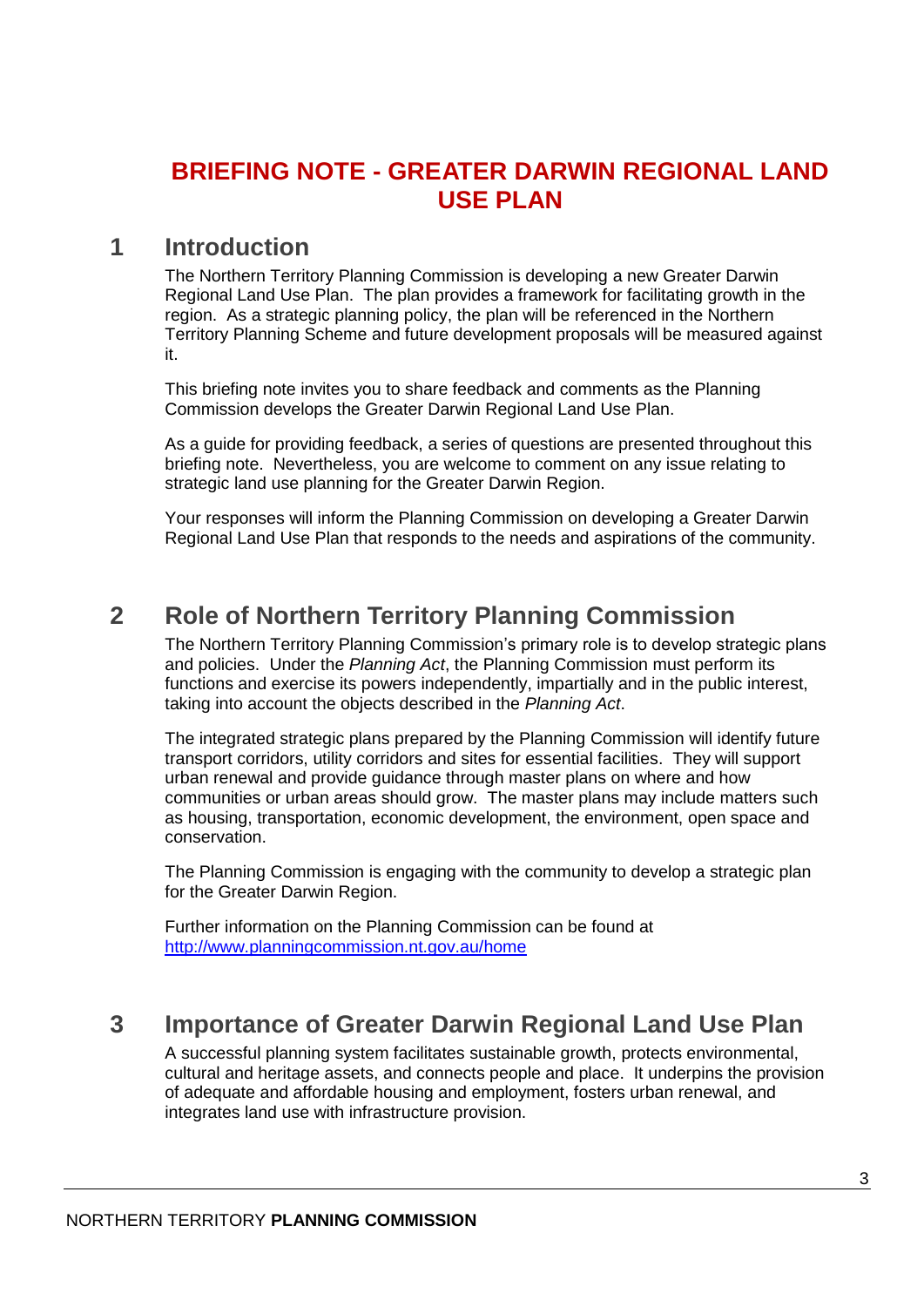#### **Briefing Note - Greater Darwin Regional Land Use Plan**

The Greater Darwin Region is continuing to experience strong growth. A Greater Darwin Regional Land Use Plan will identify opportunities to accommodate growth and preserve the character and lifestyle valued by residents.

### <span id="page-3-0"></span>**4 Study Area**

The study area encompasses the sub-regions of Darwin, Palmerston, East Arm, Litchfield, Cox Peninsula, Finniss and Coomalie. Figure 1 illustrates the boundaries of the study area.

#### **Figure 1: Study Area – Greater Darwin Regional Plan**



#### **Questions:**

- **What are the issues for strategic land use planning for the Greater Darwin Region now and in the long-term?**
- **What should be the priorities and overall vision for the Greater Darwin Region?**

### <span id="page-3-1"></span>**5 Process**

The Northern Territory Planning Commission is currently reviewing existing work and reports to inform the Greater Darwin Regional Land Use Plan. As part of this work, the Planning Commission is reviewing the work in the *Greater Darwin Plan 2012* and *Planning for Greater Darwin – A Dynamic Harbour City*.

Input from government agencies, stakeholders and community members will be essential in completing an analysis of knowledge gaps.

The Planning Commission will be contacting key stakeholders in July 2013 to understand what information is available, how stakeholders can contribute and what stakeholders want from the development of the Greater Darwin Regional Land Use Plan.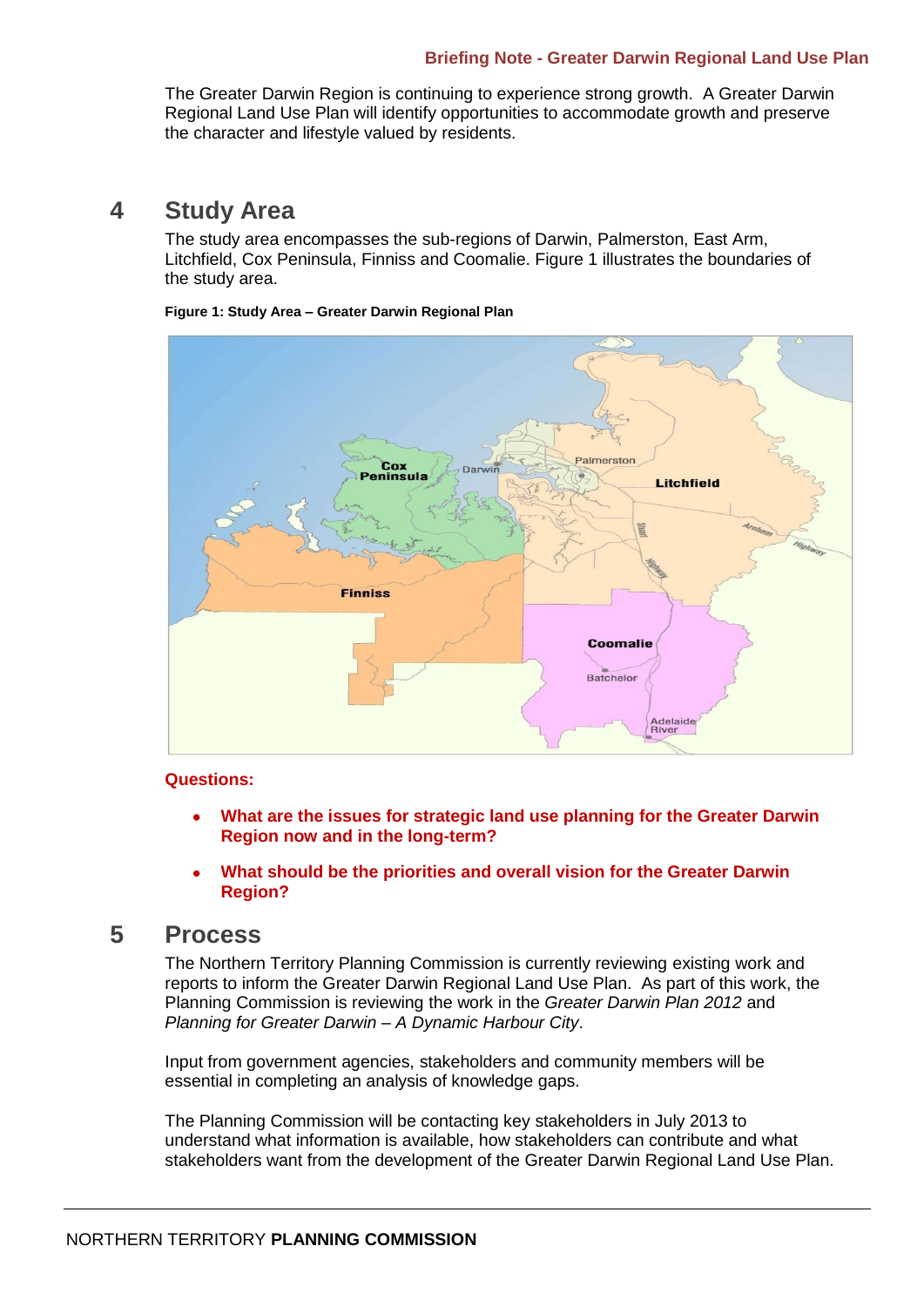#### **Briefing Note - Greater Darwin Regional Land Use Plan**

This briefing note is the first step in having a conversation with you on the Greater Darwin Regional Land Use Plan. The Planning Commission will provide further opportunities throughout 2013 for community feedback.

Following the completion of reviews and background studies, the Planning Commission will develop the Greater Darwin Regional Land Use Plan for community feedback by the end of 2013.

**Question: Do you have suggestions on community engagement methods to ensure that the community has opportunities to participate in developing a Greater Darwin Regional Land Use Plan?**

### <span id="page-4-0"></span>**6 Scope of the Plan**

The Greater Darwin Regional Land Use Plan will have two parts:

- **Greater Darwin Regional Land Use Structure Plan** a long term plan for the  $\bullet$ whole region that contains clear land use policy statements and identifies locations for all foreseen land uses. Inter-relationships will be highlighted and explanatory information about **'**where' and 'why' land uses are included and specifically located in the region.
- **Greater Darwin Regional Development Strategy** a companion to the 'structure' plan addressing a shorter period. The plan will define the sequence and timing of specific implementation projects in the region, answering the 'how', 'who' and 'when' questions. A timetable will be identified for all essential statutory procedures and studies, the completion of design documentation, cost estimates and funding, including contributions from public agencies and the private sector.

#### **Questions:**

- **What are the long-term issues and priorities that should inform a Greater Darwin Regional Land Use Plan?**
- **What are the projects and plans (both current and future) that a Greater Darwin Regional Development Strategy should consider?**

### <span id="page-4-1"></span>**7 Key issues**

The Northern Territory Planning Commission has identified the following key issues to be addressed in the Greater Darwin Regional Land Use Plan:

- growth and development development aspirations and expectations, protecting environmental and heritage assets, and exploring growth drivers and rates;
- hazard risks land use implications arising from cyclones, biting insects, climate  $\bullet$ change and other natural hazards;
- essential resources fresh water supply, land resources and capability, and energy sources;
- urban residential serviced land urban form and infill options, and new urban  $\bullet$ residential location options;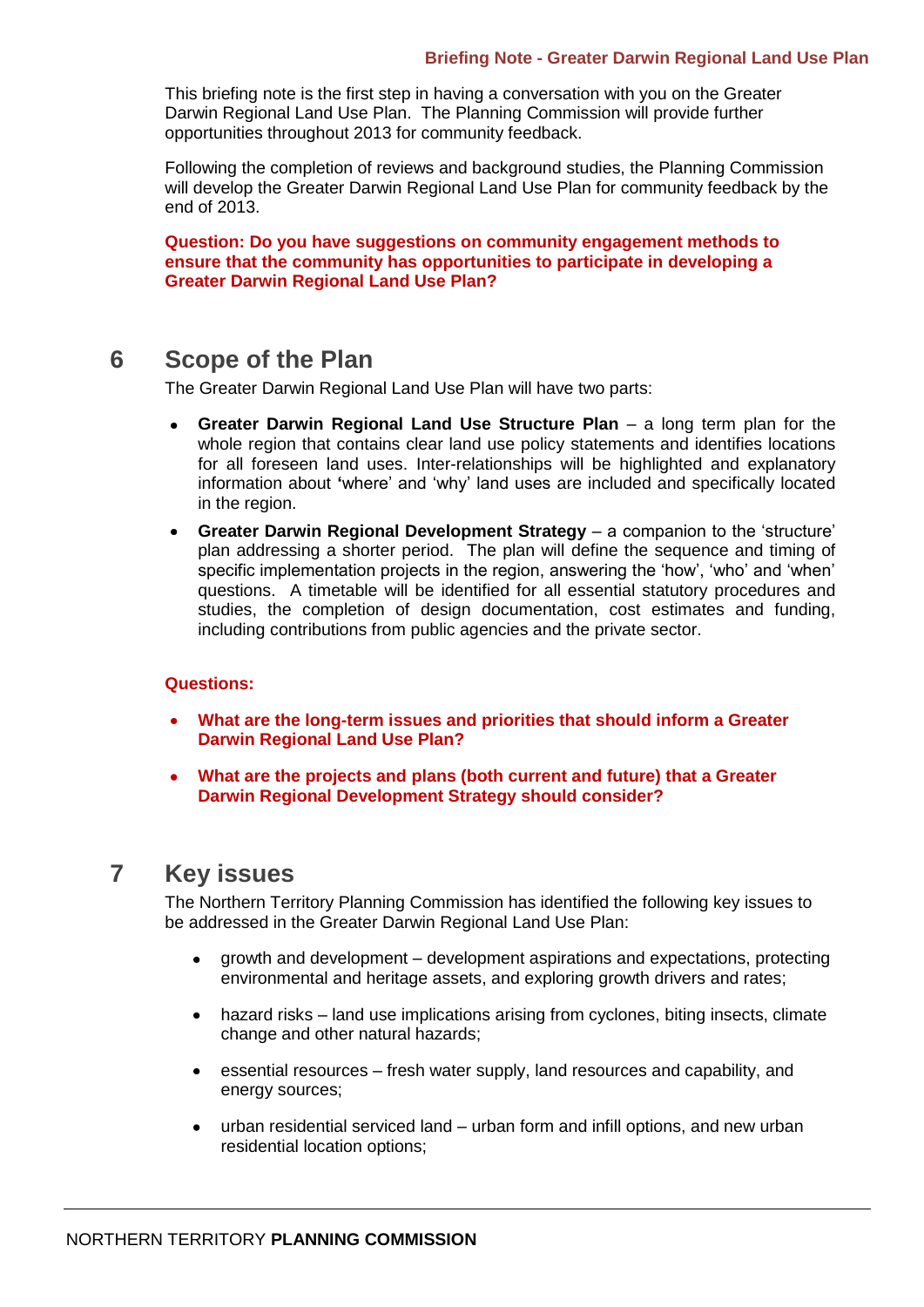- rural serviced land aquifer use and protection, lot size options, densification in existing localities and new development localities;
- primary industries and mining land horticulture, agriculture, grazing, soils  $\bullet$ excavation and construction materials mining;
- industrial land light and general industry, major industry and location options;
- commercial land retail and offices, and service commercial;
- community services land health and welfare, education and training, sport,  $\bullet$ recreation, entertainment and tourism, and community groups;
- essential services infrastructure water and electricity supply, and waste management; and
- regional transport road, railway, ports, airports, ferries and public transport.  $\bullet$

#### **Questions:**

- **Where do we want to focus growth?**
- **How can the Greater Darwin Regional Land Use Plan protect the environment and heritage assets while also meeting the housing and economic needs of a growing population?**
- $\bullet$ **How can the Greater Darwin Regional Land Use Plan improve the approach to planning and development in areas that could be at risk from natural hazard?**
- **Should the Greater Darwin Regional Plan focus on development in existing areas and/or identify greenfield sites? What existing areas of the Greater Darwin Region could be improved by allowing for increased density and a mix of uses (e.g. residential, retail and commercial)?**
- **How can the Greater Darwin Land Use Plan support key infrastructure such**   $\bullet$ **as the port and airport, transport and utility corridors, and sites for essential facilities, such as communication, water and power supply, gas and similar condensates, effluent treatment and regional waste?**
- **Do you have any other comments on the above key issues? Are there other key issues that need to be identified?**

# <span id="page-5-0"></span>**8 Land constraints and priority land uses**

The Greater Darwin Regional Land Use Plan will acknowledge the constraints in developing land. Natural constraints such as flooding, coastal storm tide, water logged areas, wetlands, biting insect breeding areas and soil types will need to be considered. Priority land uses also restrict the development of land.

Land use implications arising from conservation reserves, Department of Defence bases, installations and training areas, Darwin International Airport, cultural heritage sites and Aboriginal owned land will also need to be considered.

#### **Question: What and where are the land constraints that need to be considered in the Greater Darwin Region?**